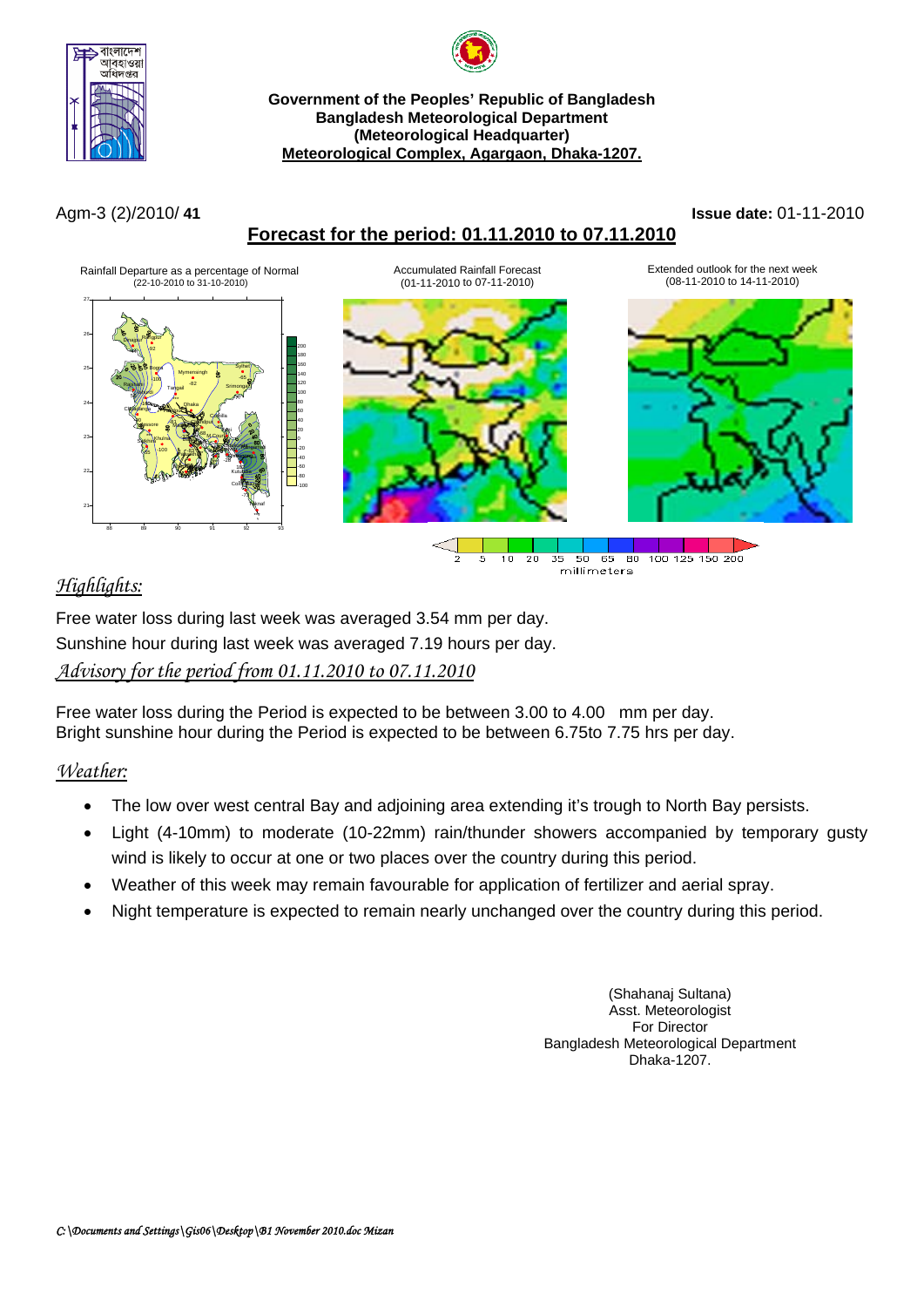## **Bengali Version**

## **Forecast for the period: 01.11.2010 to 07.11.2010**



MZ mßv‡n ev®úxfe‡bi ˆ`wbK Mo 3.54 wgtwgt wQj| MZ mßytn mhiKiY Kytji %bK Mb 7.19 N·Uv wQj

## **ceffunt- 01-11-2010 Lt, t\_#K 07-11-2010 Lt, ch&** $\vdash$

G mg‡q ev®úxfe‡bi  $\degree$  wh Nb gub 3.00 wgtwgt  $\pm$ #K 4.00 wgtwgt  $\pm$ W<sub>1</sub>Z cu‡i| G mg‡q mh@KiYKv‡ji ^`wk Mo gvb 6.75 NbUv $\pm$ ‡K 7.75 NbUv $\pm$ vK‡Z cv‡i $\pm$ 

## **AvenvIqvt-**

- cwðg ga¨ e‡½cmMi I Z`msjMcBj√kvq GKwU wbg@c Ae¯\b Ki‡Q Ges Gi ewa⊉vskwU DËi e‡½cmM‡i i‡q‡Q|
- G mßytn miyt`#ki `B GK ~'ytb A~'yax` gKv nvl gv nn nvév (4-10 wgtwgt) †\_#K gySvix (10-22 wgtwgt) ai#Yi eyó/ eRª eyói m¤¢ebv i ‡q‡Q|
- G mßutni AvenuI qv Rug‡Z mui cüqvM I Dci †\_#K ivmqubK `ë¨ wQUu‡bui Dc‡hvMx\_vK‡Z cu‡i|
- G mg‡q iv‡Zi ZvcgvÎv cÖy AcwiewZ®\_vK‡Z cv‡i|

(kvnbvR nj Zvby) mnKvix Avenvique` cwiPvj‡Ki c‡¶ evsju<sup>t</sup> k AvenuI gv Ava`ßi, XvKv-1207|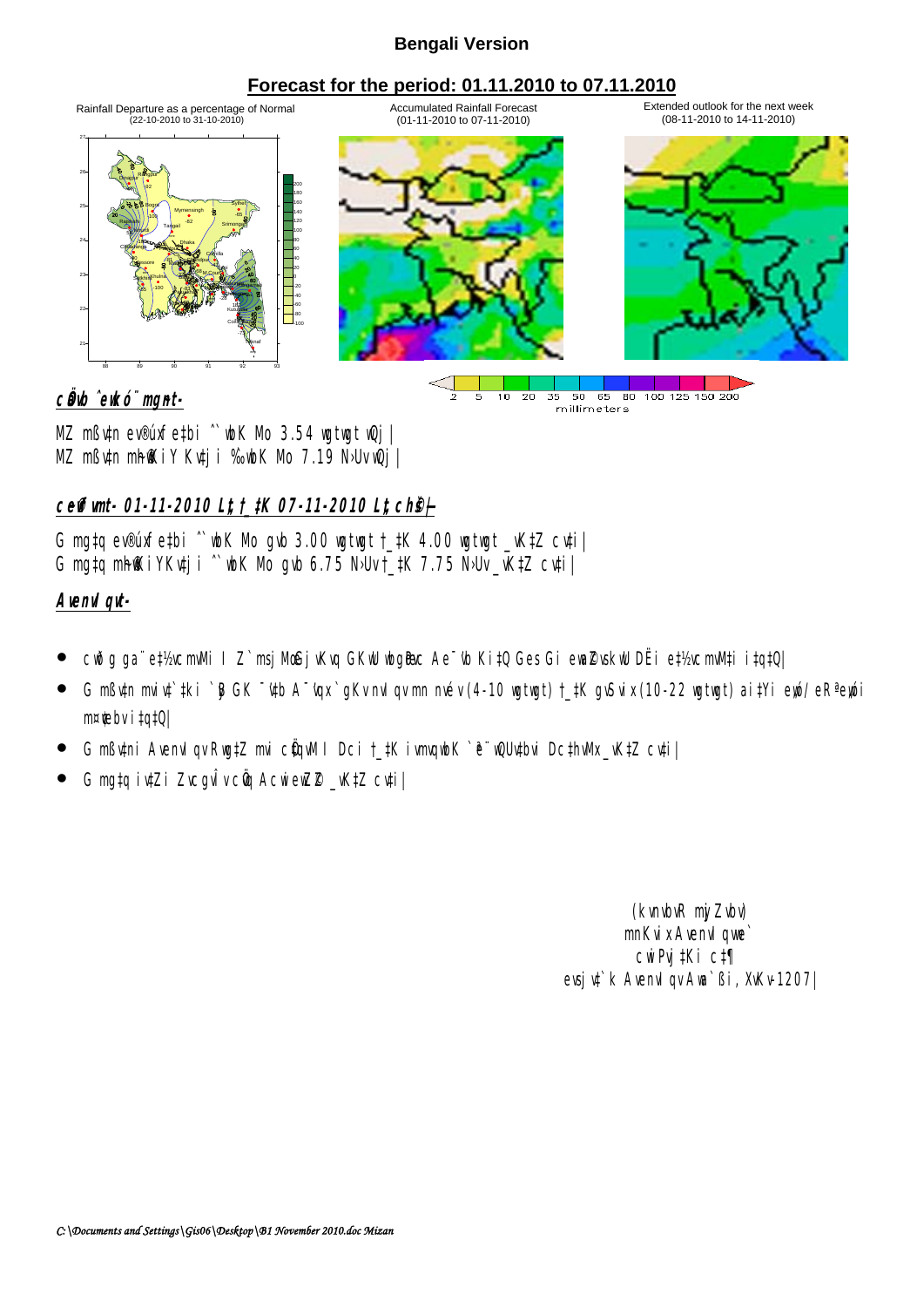### *Short Weather Description, Period 22.10.2010 to31.10.2010*

Light to moderately heavy rainfall was recorded over the country except Bogra, Ishurdi in Rajshahi division and Khulna in Khulna division during the period.

Maximum rainfall 93 mm was recorded at Chittagong in Chittagong Division which was 182% above normal.

Minimum rainfall 'Trace' was recorded at Jessore in Khulna Division which was not measurable.

Highest maximum temperature was recorded in Dhaka Division 30.6-33.2<sup>0</sup>C, Chittagong Division 29.2-34.9<sup>0</sup>C, Sylhet Division 29.2- $33.7^0$ C, Rajshahi Division 30.4-33.4 $^0$ C, Rangpur Division 29.0-33.2 $^0$ C, Khulna Division 31.2-34.2 $^0$ C and Barisal Division 30.5- $34.0^{\circ}$ C

Extreme maximum temperature was recorded at Dhaka in Dhaka Division 33.2<sup>0</sup>C, at Sitakunda in Chittagong Division 34.9<sup>0</sup>C, at Sylhet in Sylhet Division 33.7<sup>0</sup>C, at Bogra in Rajshahi Division 33.4<sup>0</sup>C, at Dinajpur in Rangpur Division 33.2<sup>0</sup>C, Jessore in Khulna Division  $34.2^{\circ}$ C and at Patuakhali in Barisal Division  $34.0^{\circ}$ C

Lowest minimum temperature was recorded in Dhaka Division 19.2-26.2 $^0$ C, Chittagong Division 20.0-26.8 $^0$ C, Sylhet Division 18.0-29.9 $^0$ C' Rajshahi Division 18.5-26.0  $^0$ C, Rangpur Divison 19.0-24.2 $^0$ C, Khulna Division 18.2-25.9 $^0$ C and Barisal Division 21.2- $26.2^0C$ 

Extreme minimum temperature was recorded at Mymensingh in Dhaka Division 19.2 $^0$ C, at Rangamati in Chittagong Division 20.0 $^0$ C, at Srimongal in Sylhet Division 18.0 $^0$ C, at Ishurdi in Rajshahi Division 18.5 $^0$ C, at Dinajpur in Rangpur division 19.0  $^0$ C, Chuadanga in Khulna Division 18.2 $^0$ C and at Barisal in Barisal Division 21.2 $^0$ C.

| Name of the    | Name of the  | Total           | Normal      | Deviation | Total                   | Average         | Average      | Average         | Average   | Average         | Average   |
|----------------|--------------|-----------------|-------------|-----------|-------------------------|-----------------|--------------|-----------------|-----------|-----------------|-----------|
| Divisions      | Stations     | Rainfall in     | Rainfall in | in%       | Rainy                   | Max             | Min          | Max. temp       | Normal    | Min. temp       | Normal    |
|                |              | (mm)            | (mm)        |           | days                    | Humidity        | Humidity     | in °C           | Max. temp | in °C           | Min. temp |
|                |              |                 |             |           |                         | in%             | in $%$       |                 | in °C     |                 | in °C     |
| Dhaka          | Dhaka        | $\overline{c}$  | 34          | $-94$     | $\overline{c}$          | 90              | 72           | 31.7            | 31.2      | 24.2            | 22.3      |
|                | Mymensingh   | 4               | 22          | $-82$     | 1                       | 98              | 75           | 31.8            | 30.9      | 22.2            | 21.3      |
|                | Faridpur     | 6               | 32          | $-81$     | 1                       | 98              | 45           | 32.1            | 30.9      | 23.8            | 22.4      |
|                | Madaripur    | 21              | 31          | $-32$     | 3                       | 96              | 60           | 32.2            | 31.4      | 22.2            | 22.1      |
|                | Tangail      | $\star\star$    | 46          | $***$     | $***$                   | $**$            | $\star\star$ | $^{\star\star}$ | 30.9      | $^{\star\star}$ | 21.7      |
| Chittagong     | Chittagong   | 93              | 33          | 182       | 4                       | 98              | 51           | 32.7            | 31.1      | 24.1            | 22.8      |
|                | Sitakunda    | $\star\star$    | 25          | $***$     | $***$                   | $**$            | $\star\star$ | $\star\star$    | 31.7      | $^{\star\star}$ | 22.3      |
|                | Rangamati    | $\star\star$    | 35          | $***$     | $***$                   | $\star\star$    | $\star\star$ | $^{\star\star}$ | 31.1      | $\star\star$    | 22.4      |
|                | Cox'sBazar   | 18              | 66          | $-73$     | 3                       | 89              | 77           | 32.5            | 31.7      | 24.9            | 23.7      |
|                | Teknaf       | $^{\star\star}$ | 49          | $***$     | $***$                   | $***$           | $\star\star$ | $^{\star\star}$ | 31.3      | $\star\star$    | 23.3      |
|                | Hatiya       | $\star\star$    | 33          | $***$     | $\star\star$            | $**$            | $\star\star$ | $\star\star$    | 30.5      | $\star\star$    | 23.1      |
|                | Sandwip      | 26              | 36          | $-28$     | $\overline{\mathbf{c}}$ | 97              | 65           | 32.4            | 30.6      | 24.0            | 22.9      |
|                | Kutubdia     | $***$           | 35          | $***$     | **                      | $\star\star$    | $**$         | $\star\star$    | 30.9      | $^{\star\star}$ | 23.3      |
|                | Feni         | 11              | 31          | $-65$     | $\overline{c}$          | 100             | 54           | 31.8            | 30.9      | 23.5            | 21.5      |
|                | M.Court      | 8               | 57          | $-86$     | $\overline{c}$          | 98              | 51           | 31.7            | 30.5      | 25.2            | 22.9      |
|                | Chandpur     | 8               | 25          | $-68$     | 3                       | 97              | 58           | 32.4            | 30.7      | 24.7            | 22.5      |
|                | Comilla      | 17              | 32          | -47       | $\overline{c}$          | 96              | 62           | 31.8            | 30.9      | 23.9            | 21.8      |
| Sylhet         | Sylhet       | 14              | 40          | $-65$     | 4                       | 95              | 58           | 32.3            | 30.9      | 22.9            | 21.3      |
|                | Srimongal    | 7               | 31          | $-77$     | $\overline{c}$          | $\star\star$    | $**$         | $^{\star\star}$ | 30.8      | $\star\star$    | 20.0      |
| Rajshahi       | Rajshahi     | 24              | 16          | 50        | $\overline{a}$          | 98              | 43           | 31.6            | 30.8      | 21.5            | 21.0      |
|                | Bogra        | 0               | 27          | $-100$    | 0                       | 96              | 41           | 32.4            | 31.5      | 22.2            | 21.4      |
|                | Ishurdi      | 0               | 11          | $-100$    | 0                       | $\star\star$    | $\star\star$ | $^{\star\star}$ | 29.9      | $\star\star$    | 20.5      |
| Rangpur        | Rangpur      |                 | 13          | $-92$     | 1                       | 95              | 56           | 31              | 30.6      | 22.1            | 20.1      |
|                | Dinajpur     | 4               | 25          | $-44$     | 3                       | 98              | 46           | 31.4            | 30.9      | 21.2            | 21.0      |
| Khulna         | Khulna       | 0               | 36          | $-100$    | 0                       | $***$           | $**$         | $\star\star$    | 31.2      | $\star\star$    | 22.4      |
|                | Jessore      | Trace           | 28          | ***       | $\mathbf{1}$            | $^{\star\star}$ | **           | $\star\star$    | 31.6      | $\star\star$    | 21.1      |
|                | Chuadanga    | 4               | 39          | $-90$     | $\overline{c}$          | 98              | 44           | 32.6            | 31.2      | 21.5            | 21.5      |
|                | Satkhira     | 17              | 38          | $-55$     | 3                       | 98              | 43           | 32.1            | 31.5      | 23.4            | 21.5      |
| <b>Barisal</b> | Barisal      | 8               | 47          | $-83$     | 4                       | 99              | 62           | 32.5            | 31.2      | 23.9            | 22.0      |
|                | <b>Bhola</b> | $^{\star\star}$ | 33          | $***$     |                         | $**$            | $\star\star$ | $\star\star$    | 31.1      | $\star\star$    | 22.3      |
|                | Patuakhali   | 20              | 50          | $-60$     | $\overline{c}$          | $\star\star$    | $\star\star$ | $^{\star\star}$ | 30.8      | $\star\star$    | 22.8      |
|                | Khepupara    | $\overline{2}$  | 63          | $-97$     | $\mathbf{1}$            | $^{\star\star}$ | $\star\star$ | $\star\star$    | 30.7      | $\star\star$    | 22.8      |

*Rainfall analysis and average temperature:* **-**